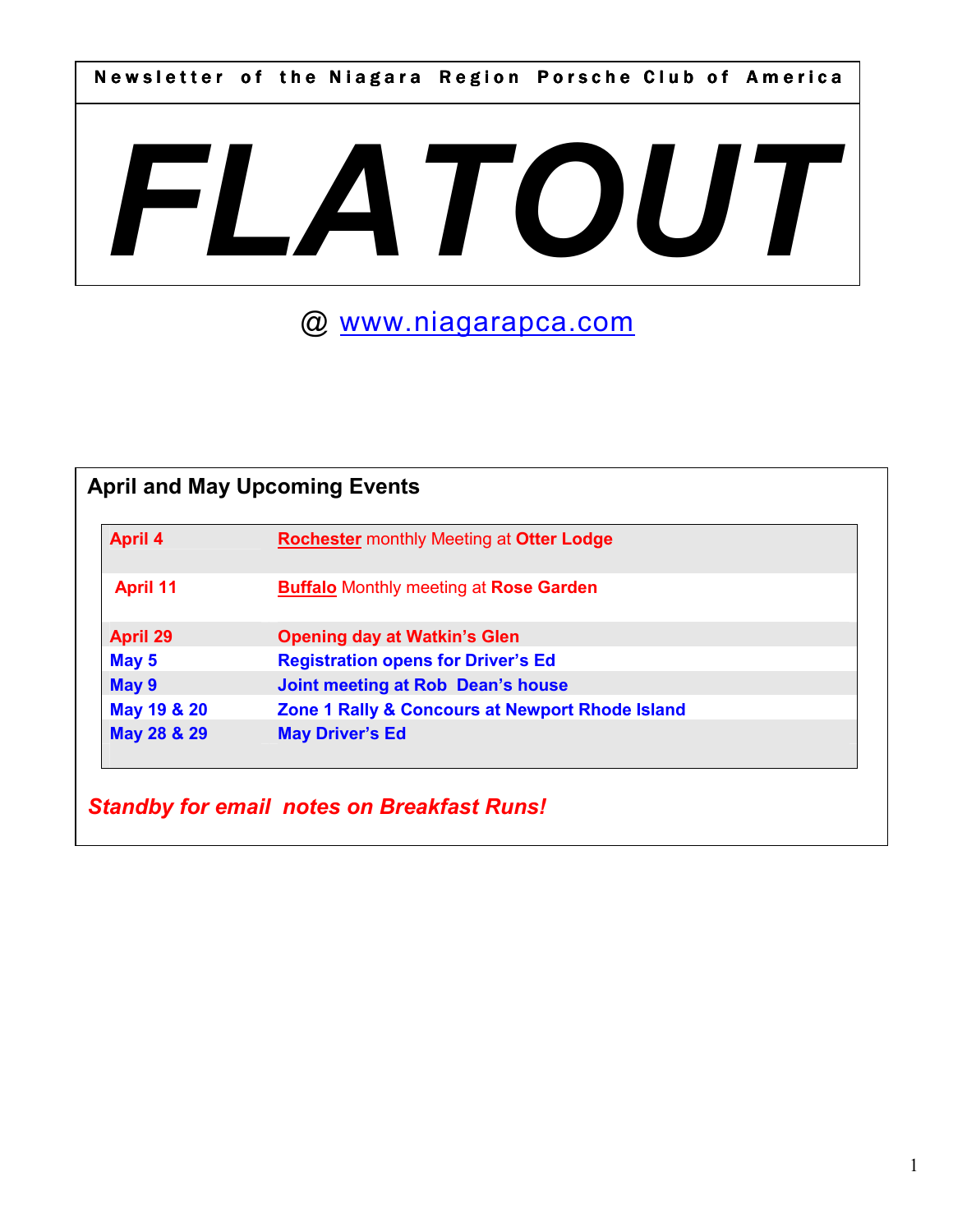### EXECUTVE BOARD

President Robert Dean 83 Devonshire Road Buffalo, NY 14223 716-876-7746

Vice President – West Ray Buchner 4773 Thompson Rd. Clarence, NY 14301 716-632-8941

Vice President – East Tom Keating 144 Beresford Rd Rochester, NY 14610

**Secretary** Mark Pelkey 11093 Keller Rd Clarence, NY 14031

**Treasurer** Daniel Fybush 120 Viennawood Drive Rochester, NY 14618 585-442-8737

### **CHAIRPERSONS**

### Membership

Chad T. Comeau 7340 Salt Road Clarence Center, NY 14032 716-741-3056

**Concours OPEN** 

Swapmeet Bruce Friedhaber 63 Norwood Avenue Buffalo, NY 14222 716-882-1644 www.niagarapca.com

Goodie Store Bryan Starsky 156 Evandale Rd Rochester, NY 14618 585-442-1903

Automotive & Safety Daniel Deegan 6689 Cherry Street Victor, NY 14564 585-924-0271

Autocross **OPEN** 

DE Chairperson Albert Xander 24 Autumn Oak Circle Penfield, NY 14526 585-388-1431

### Driver Ed Registrar

Curt Hinchcliffe 5 Black Watch Trail Fairport, NY 14450 585-425-4321

**Newsletter** Bill and Jane Schicker-Editors 20 Edendery Circle Fairport, NY 14450 585-377-1495

Webmaster Matt Fuino 968 Maiden Lane Rochester, NY 14615 585-621-2304

Published bi-monthly in February, April, June, August, October and December

Statement of Policy: FLATOUT is the official publication of the Niagara Region Inc., Porsche Club of America. Statements appearing in FLATOUT are those of the author and do not constitute an opinion of the Niagara Region Inc., Porsche Club of America, FLATOUT, or its staff. The editors reserve the right to edit as necessary all materials submitted for publication. Permission is granted to reproduce any material published in FLATOUT provided full credit is given to the author or photographer and to FLATOUT.

# From Your President

Well spring has arrived along with the early arrival of day light savings time. All the more day light to be goofing off in the garage with the 911! As we all have recently experienced, we just got "spanked" by mother nature with the blast of cold and snow. Even more terrible was seeing the salters on the road again. It'll take another 3 good rains to wash it all down. Another delay to the start of the driving season. RATs!

Nonetheless, we perservere till warmer days. Looking at the calender and reading car mags just is'nt enough anymore, I need some serious road time. Speaking of which, I have recently sent out an email to club members to gauge the interest in a road trip to "Tail of the Dragon". For those of us that are not familar with this road, its on the state boarder between North Carolina and Tennesee. I read about it in R&T last summer and it has intrigued me ever since. 318 turns in 11 miles! A true destination drive for car clubs and motorcycle clubs from all over. So its my turn... leave WNY on Thursday afternoon, arrive on Friday evening, check out the "Tail" and the local culture, drive it on early Saturday (a half dozen times), then depart for return to WNY, home on Sunday. Sounds like a plan! The taget date is the 2nd or 3rd week of June. We have about 12 members interested at this point in time. If you're interested call or email me and I'll keep you posted on the developing program.

There is a lot going on with the club calender; opening dat @ WGI, joint NRPCA mtgs, DE, breakfast clubs, it goes on and on. And I'm very pleased and proud to say that these events are arranged and managed by collective groups of members. Some of the best organizational skills I have ever seen. We can only compliment these members by participating in their events and letting them see our smiles. So get out there!

Also, on a "high note" we have 10 new members in the past month! Now its up to us "senior" members to get the newbies involved and participating. If you are one of these newbies, look at the calender on our webpage, pick an event and come out. If you need details, email any one of the executives and we'll help you out in any way.

Thats it for now... see you at the next NRPCA event.

Rob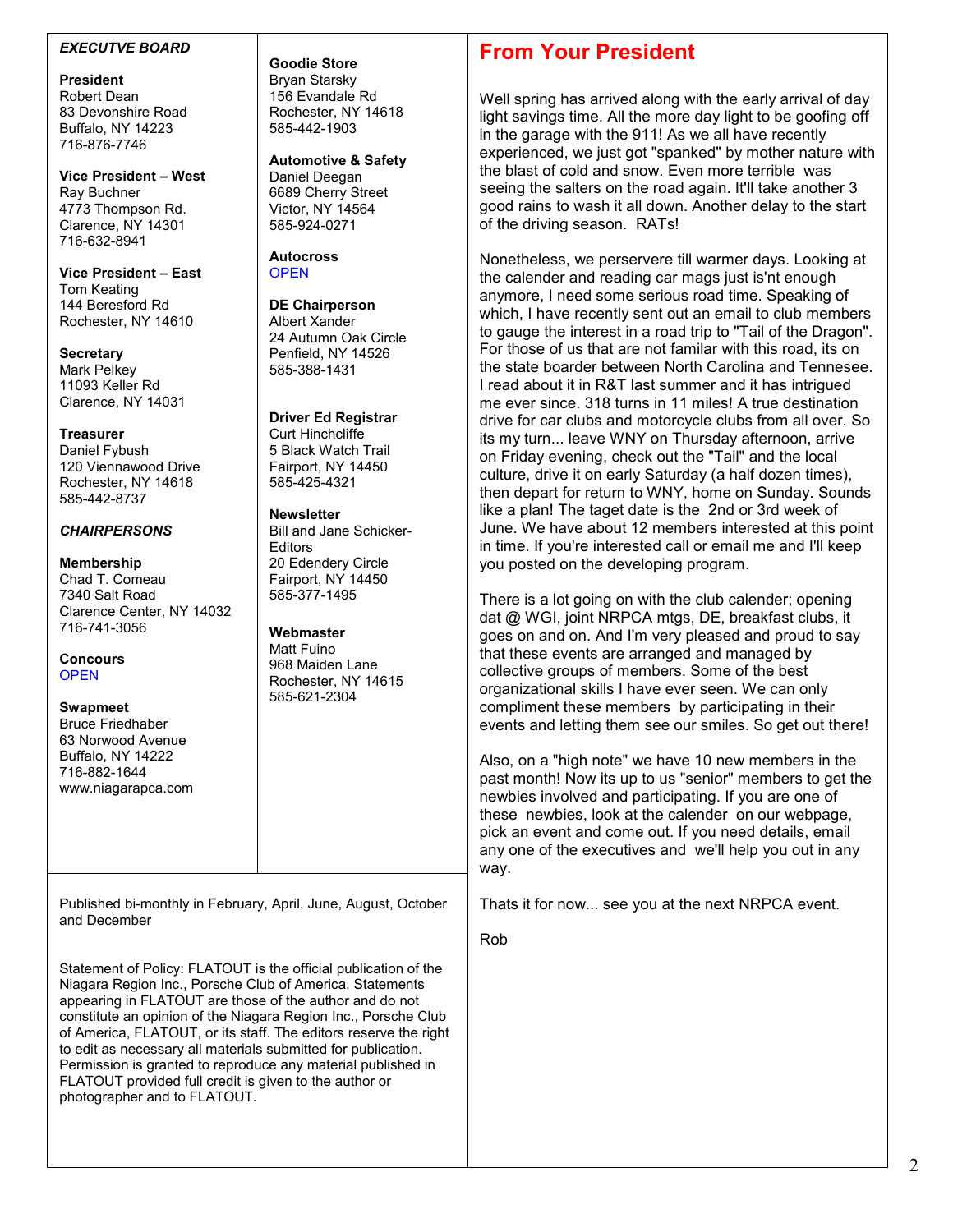# Tell us what you think!

Flatout Feedback Jane Fairchild-Schicker 585-377-1495 schkfair@rochester.rr.com

Meeting Feedback Rob Dean 716-876-7746 Rod911@email.com

Website Feedback Matt Fuino 585-621-2304 porsche@rochester.rr.com

### Please support the businesses that support us:

- > John Holtz Porsche
- $\triangleright$  Autoplace Porsche
- Eksten Autoworks
- $\triangleright$  Otter Lodge
- ▶ Rose Garten
- > T-Shirt Express
- $\triangleright$  Watkins Glen International

# February Planning Meeting Summary

About 35 people attended the 2007 planning meeting in February. The grou planned the 2007 events. To increase camaraderie, we agreed to hold four joint Rochester-Buffalo meetings : May, June, July and August. These will be hosted by the Deans, Schickers, Buchners and Pinckneys, respectively. Allother months, the meetings will be held separately as usual.

See the website planned activities.

# Tech Inspections

With the coming of spring, comes the annual Tech Inspection at Eksten Motorworks on Bennington Drive in Rochester. For 2007, the Niagara Region PCA will offer two Tech Inspections just prior to our two Driver Education events. The Tech Inspections will be held on Saturday, May 5 and Saturday, September 22 from 9:00am to 2:00pm.

Tech Inspections are mandatory for anyone attending our Driver Education events, and strongly recommended for anyone planning to Autocross. In addition, all Porsche owners are more than welcome to have their cars inspected. This is a terrific way to ensure your car is ready for the driving season.

At a tech inspection, your car will be put on a lift, wheels will be removed, and a general check-up of your cars' road and/or track worthiness will be performed. Some of the items checked are suspension components, safety systems, belts and hoses, fluids, bearings, brakes, tires and wheels, and exhaust system. Links to the actual Tech Inspection form, and the Rules & Regulations, can be found on the Driver Education page of the Niagara PCA website. Please note that there have been many changes implemented this year.

Tech Inspections are first come first served, so arrive early. Drivers are expected to assist in removing and replacing their own wheels, so please dress appropriately. Of course, there will be plenty of people on hand to assist. Anyone interested in helping at either of the Tech Inspections can contact me at the email address below. Assistance is always greatly appreciated!

Jim Arendt Niagara PCA Safety & Tech Chair jkarendt@earthlink.net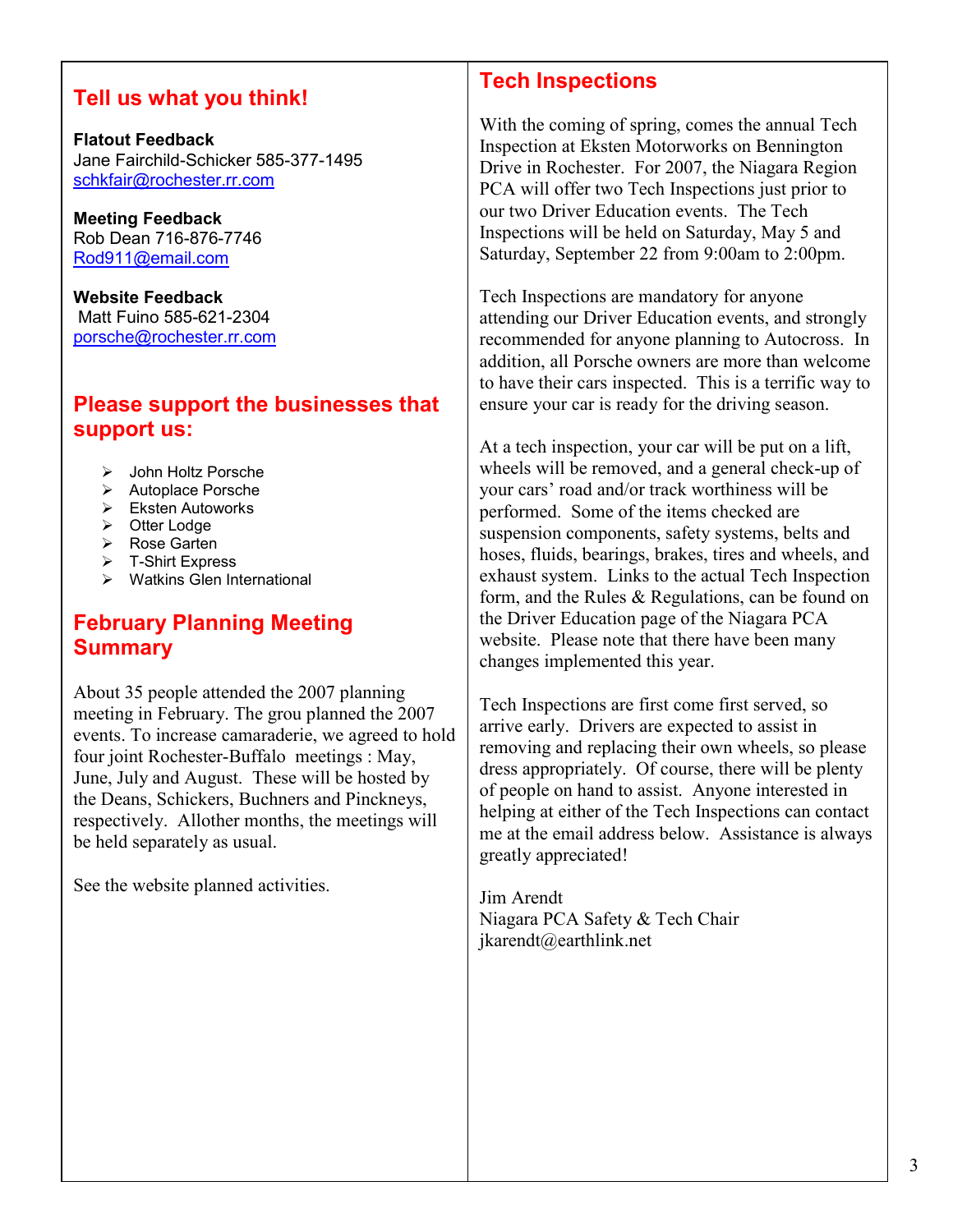# Drivers Ed

2007 Driver's Education at Watkins Glen International Schedule: May 28/29, 2007 (Registration opens March 5, 2007) October 15/16, 2007 (Registration opens July 16, 2007) You may Pre-Register at any time at the link below.

\$310 USD Registration fee includes:

2 Full days of track time Qualified in-car instruction Additional classroom training Souvenir shirt Monday evening Garage Party with food & open bar (Garage Party is free for drivers, \$25 for guests)

Link to Pre-Registration Form (Available Now! SSL Secure) Link to Tech Inspection Form Tech Form

Link to Rules & Regulations  $\frac{\text{Rules } 8}{\text{R}}$ 

Link to Watkins Glen Link to watkins Glen<br>Information Matkins Glen

Link to Driver Education at Watkins Glen by Walt Leising

Link to Trackpedia (Track Ellik to Hackpedia (Hackpedia Trackpedia information)

Form **Regulations** 

Pre-Registration

Driver Education at the Glen

# The 2007 Racing Season Has Started By Tom Lyons

What do you do in the middle of February when you are suffering from cabin fever? You drive to Watkins Glen of course! On the day that Babs and I drove to the track, the Rolex 24 hours of Daytona was already in the books and the Daytona 500 was the next day, Feb  $18<sup>th</sup>$ . By the time this gets to most of you in the next Flatout (April 2007), you may already have your car on the road and be looking forward to opening day at the track.

On the day that I am writing this article, opening day is a long way off. The track is looking really bleak and lonesome right now.



Gate 2 at WGI

I was hoping to get inside and take a few more pictures, but on this particular day there wasn't even anyone there to tell us no. There was just a locked fence across the road. We tried driving around the track to see if we could get a shot of the track from a few different vantage points, but with all the snow you could not tell where the track was. The best we could do was to get a shot of the snow covered main grandstand.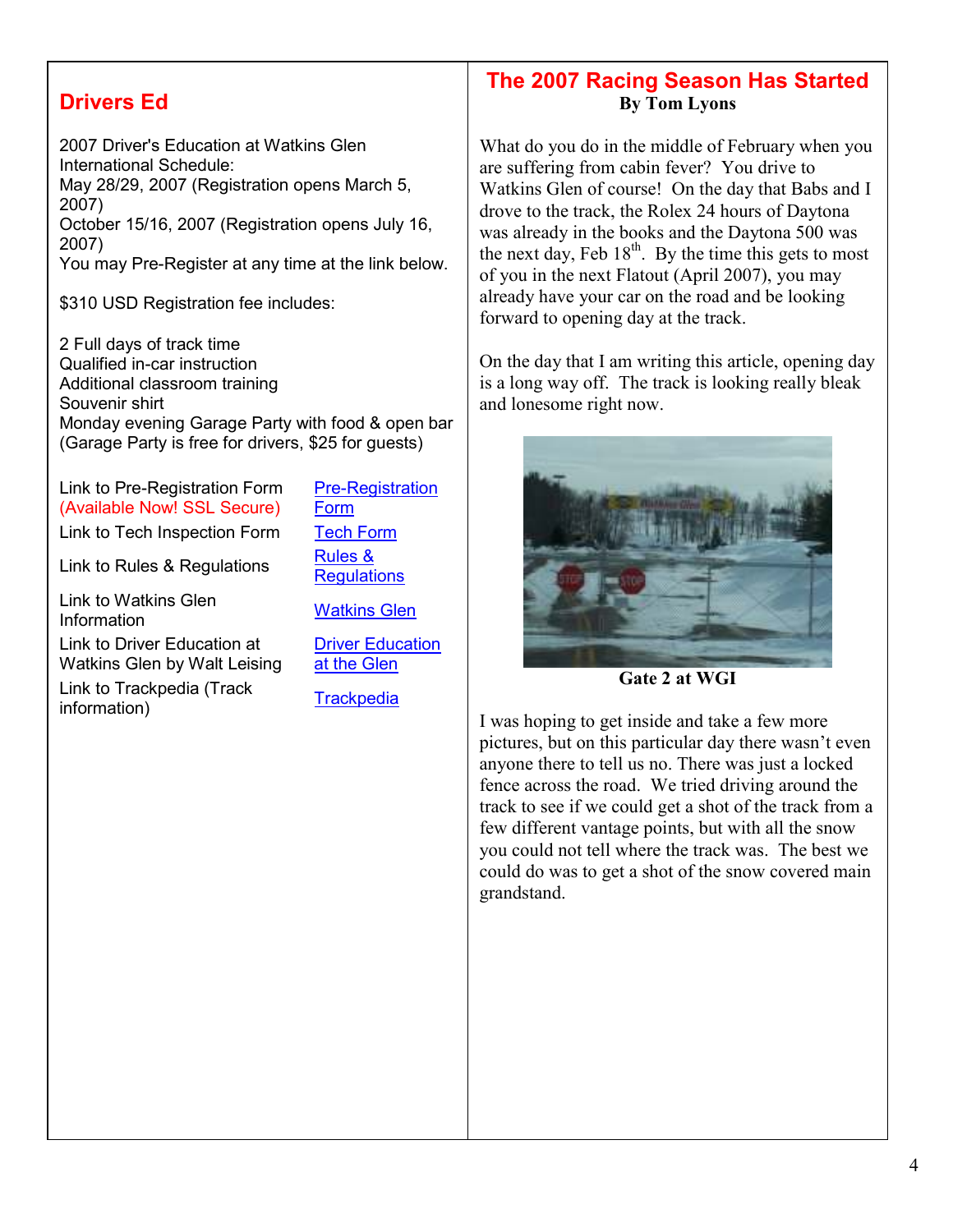

Snowy Grandstands

So our little trip to fight the boredom of cabin fever wasn't as productive as we'd hoped. We were not able to capture the true essence of WGI in the winter. We still have about 2 ½ months before opening day, almost a quarter of a year. That seems like an eternity. We'll be counting the days until we pull the cover off the 911 and fire it up for the season.

## Mike Bohan Scholarship to be Presented at Spring Driver Education **Event**

Mike Bohan was a key contributor to the Niagara Region Driver Education events in the infancy years. Although Mike is no longer with us, his legacy lives on through the Mike Bohan Scholarship. A key goal of the Niagara Region DE is to expose new students to the experience of driving on a racetrack and developing skills to make them a better driver in any environment. To fulfill this goal, the Mike Bohan Scholarship is given to a new student at the May event through a random drawing and is good for one Driver Education.

If you have not participated in a Niagara Region Driver Education event, you don't know what you are missing! Our spring event at Watkins Glen is May 28 – 29 and new students are encouraged to register now at www.niagarapca.com. Don't miss the chance for the Mike Bohan Scholarship. See you at the track!

### MORE THAN 60 PORSCHES COMPETE IN THREE RACES, FOUR CLASSES AT SEBRING ENDURANCE CLASSIC; PORSCHE TO DEFEND MANUFACTURERS CHAMPIONSHIP IN ALMS AND WORLD CHALLENGE

SEBRING, Fla. - March 14 - For the opening weekend for the International Motor Sports Association/Sports Car Club of America racing season at Sebring International Raceway March 15 - 17, teams competing in Porsche race cars outnumber the competition by more than three-to-one, with more than 70 Porsches competing in two classes in the Mobil 1 Twelve Hours of Sebring, the IMSA GT3 Cup Challenge presented by Michelin, and the SCCA SPEED World Challenge.

The Mobil 1 Twelve Hours of Sebring will be telecast on Saturday, March 17, live on SPEED TV, starting at 9:30 AM Eastern Daylight Time (the green flag drops shortly after 10:00 AM EDT). GIn the history of this Florida long-distance classic, Porsche is Gthe most successful manufacturer by far, with the most overall victories (17), the most wins in succession (13 between 1976 and 1988), and the most class victories (62). Porsche also heads another "Best Of" Glist in Sebring, having led the field over a record 3997 laps overall.

Uwe Brettel, president of Porsche Motorsport North America, said that his parts department personnel and race engineers are ready for the challenge, with a new motorsports parts truck, additional personnel, expanded capacity of the company's headquarters in Santa Ana, Calif., and extra help from the Porsche factory.

"We have both the parts and the expertise to service the Porsche RS Spyder, the Porsche 911 GT3 RSR, and the two variations of the Porsche 911 GT3 Cup race cars - all from a single headquarters right in the Sebring paddock," said Brettel, noting that this weekend's Porsche roster includes six Porsche 911 GT3 Cup cars running in the SPEED World Challenge GT event, four Porsche RS Spyder prototypes in the LMP2 class of the American Le Mans Series' Sebring enduro, ten Porsche 911 GT3 RS/RSRs in the GT2 class of the Sebring 12-hour, and 45 Porsche 911 GT3 Cup races in the IMSA GT3 Cup race.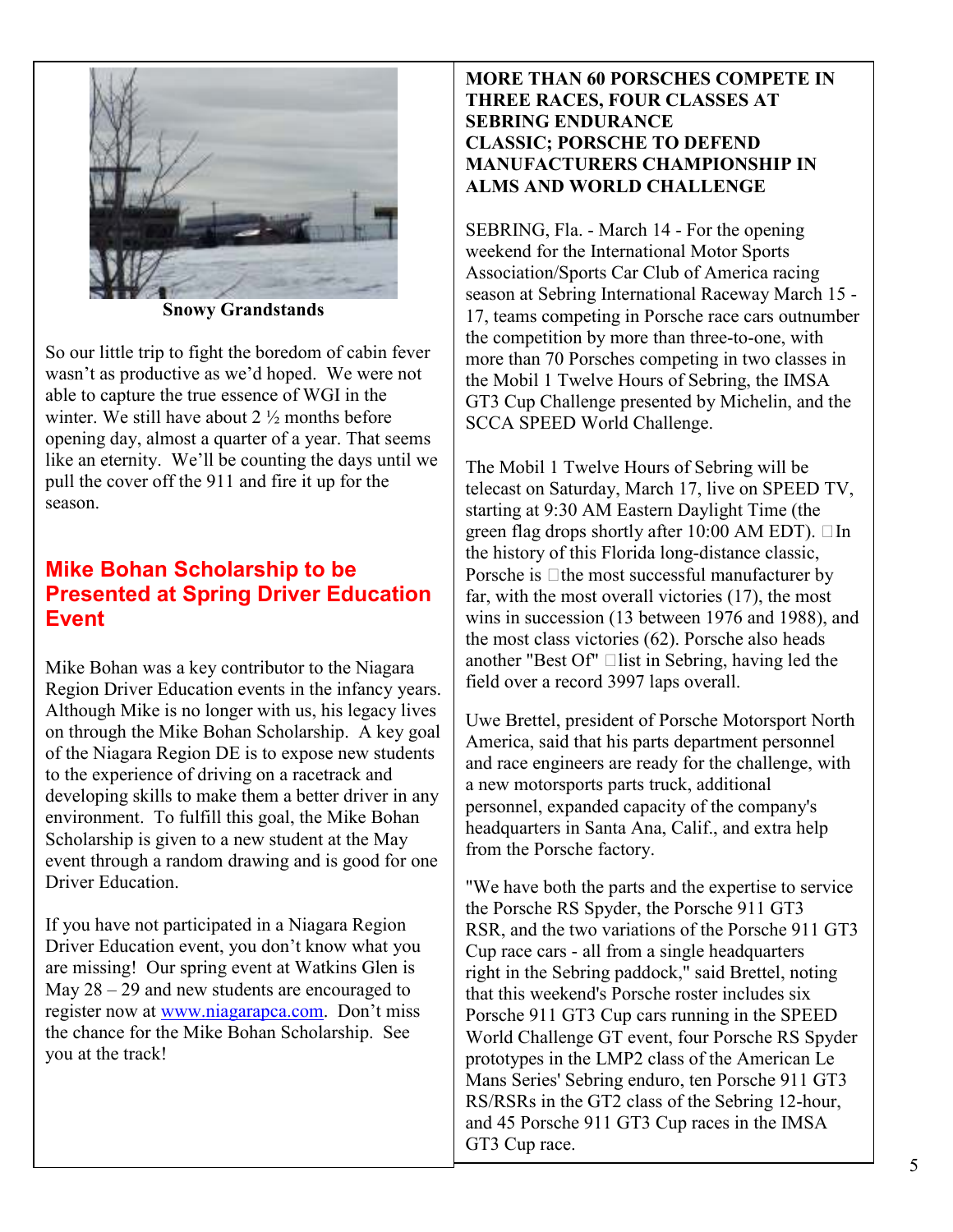### Porsche RS Spyders - Defending Penske Champions and the New Dyson Challengers

The defending LMP2 driver, team and manufacturer champions Sascha Maassen (Belgium), Penske Motorsports, and Porsche will all be back to try for two titles in a row with factory backing from Porsche AG in Germany. GMaassen will be joined by his new partner Ryan Briscoe (Australia) and Emmanuel Collard (France) in the #6 RS Spyder. In the #7 team car, the season-long driver pair of TimoGBernhard (Germany) and Romain Dumas (France) will get third-driver help for this long event from Helio Castroneves (Brazil), a Penske regular in the IndyCar series and former Indianapolis 500 winner.

For 2007, Penske has been joined by Poughkeepsie, NY-based Dyson Racing, which will field two RS Spyders including the #16 prototype driven by Andy Wallace (Great Britain), Butch Leitzinger (USA) and Andy Lally (USA) . Chris Dyson (USA) and Guy Smith (Great Britain) will share driving duties in the #20 Dyson Racing RS Spyder.

With three factory-backed entries from Acura, whose vehicles attracted attention with good test times earlier in the year, and an improved factory entry from Mazda, the LMP2 class battle should provide close racing all season.

### GT2 Marks the Debut of the Porsche 911 GT3 RSR (type 997) Race Car

The Porsche 911 GT3 R/RS/RSR family of race cars has won the American Le Mans Series' GT/GT2 class every year but one since the series inception in 1999. GLast year was no exception, as Jorg Bergmeister (Germany) won the championship, and with the aid of his co-driver Patrick Long and his Petersen/White Lightning Porsche 911 GT3 RSR, helped Porsche win the manufacturers title. This year, Bergmeister will defend his title with Johannes van Overbeek (USA) in one of the brand new 911 GT3 RSRs prepared by Flying Lizard Motorsports. For the Sebring event, factory driver Marc Lieb (Germany) joins the the pair. GGermany's Wolf Henzler, Patrick Long (USA) and Robin Liddell (Great Britain) share one of the two new 911 GT3 RSRs fielded by Tafel Racing.

For the first time, the renowned IndyCar team, Rahal Lettermann Racing, competes in the American Le Mans Series with the new 911 GT3 RSR. Co-team owners Bobby Rahal and David Letterman have signed 1987 Sebring winner Ralf Kelleners (Germany) and Tom Milner (USA) to contest the GT2 season. For the Sebring classic, Rahal's 18 year-old son Graham joins the duo at the wheel of the sports car built in Porsche's Motorsport Center at Weissach, Germany.

Other Porsche GT2 class entries include a Konrad Motorsport entry with Phil Collin/Antonio Hermann/Luchiano DaSilva; the second Flying Lizard Motorsports Porsche driven by Darren Law (USA), Seth Neiman (USA) and Lonnie Pechnik (USA); the new Boston-based Team Trans Sport Racing entry of Tim Pappas (USA), Terry Brocheller (USA) and recent Daytona 24-Hour GT winner marc Besseng (Germany); the second Tafel Racing Porsche of Jim Tafel (USA), Dominik Farnbacher (Germany) and Iam James (USA); the Farnbacher-Loles Motorsports entry of Pierre Ehret (Germany), Lars Erik Nielson (Denmark), and Dirk Werner (Germany); and the Solvakia-based Porsche of Miroslav Konopka, Bo McCormick (England) and Mauro Casadei (Italy).

### SPEED World Challenge - Porsche riding high after 2006 title

After upsetting the favored Cadillac factory team to win the 2006 SPEED World Challenge GT championship, Porsche drivers aim to continue their success in modified Porsche 911 GT3 Cup race cars at the 2007 opener at Sebring.

Randy Pobst (USA), who won the final event last year which clinched the manufacturers title for Porsche, will drive a GT3 Cup racer along with former World Challenge Touring Car champion Michael Galati (USA) in a two-car effort prepared by K-PAX Racing. GOther Porsche SPEED World Challenge entries include James Sofronas in the Global Motorsports Group Porsche; Eric Olberz in the 911 Design Porsche; Tim McKenzie in the TR Racing Porsche; and John Bourassa in the Team Hurricane Racing Porsche. Jill Beck